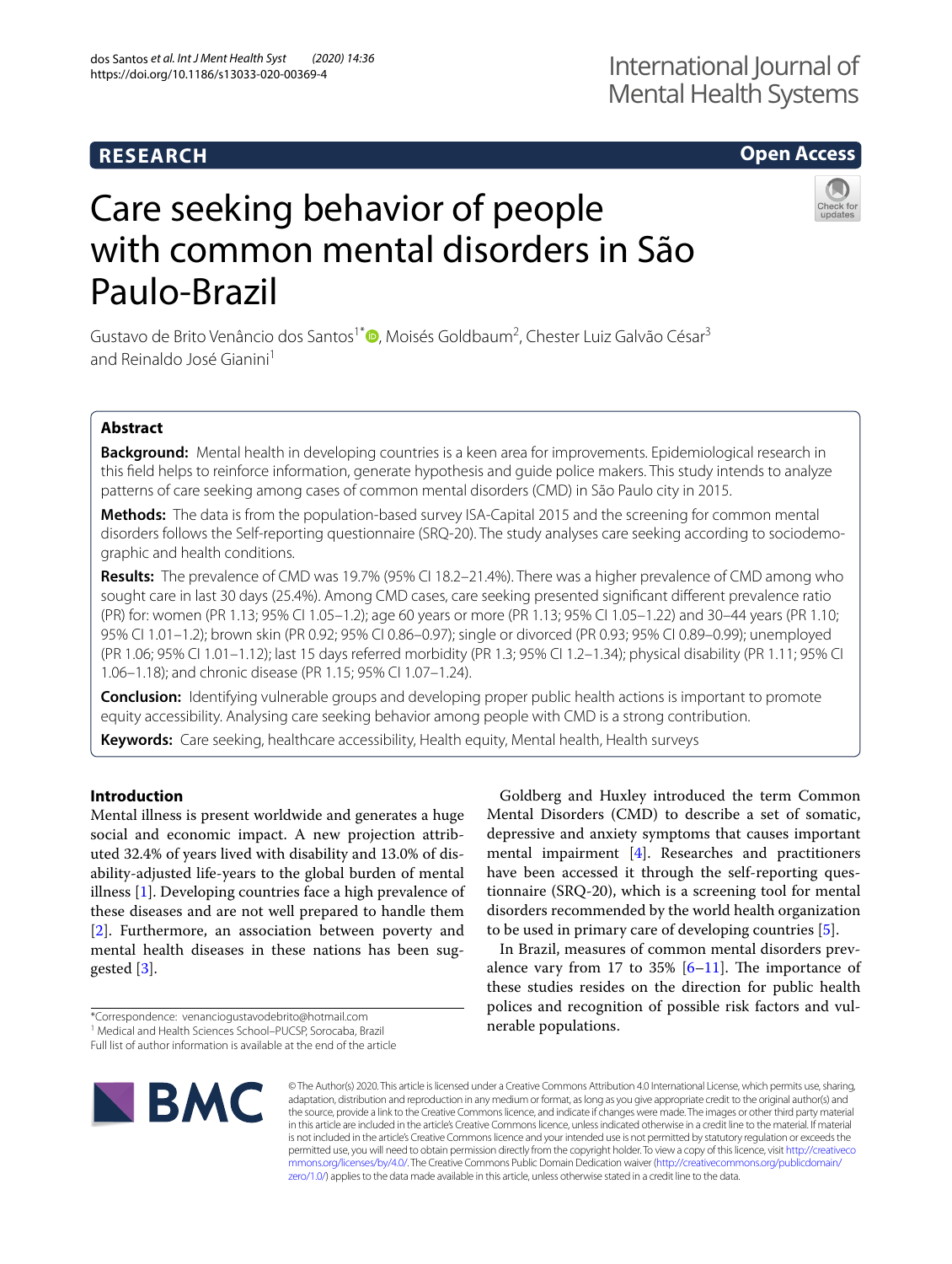Vulnerability patterns and social determinants are parameters to achieve health equity, mainly in mental health [[12\]](#page-4-7). Consequently, the population who needs more assistance for facing social and health inequalities can be prioritized. One way to assure this condition is through healthcare accessibility.

The aim of this research was to investigate care seeking behavior of people with common mental disorders who lived in São Paulo city urban area in the year of 2015.

#### **Methods**

The analysis was made through data from São Paulo city survey ISA-Capital 2015 [[13](#page-4-8)]. It is the third edition of a survey population-based. Participants were residents from the urban area of São Paulo city. Census tracts were clusters and households were primary sample units. Health administrative regions (North, Midwest, Southeast, South and East) were the strata of the county; in each region, based on the 2010 demographic census were elected 30 tracts. Following domains formed the ISA-Capital 2015 sample: 12–19 years (males and females), 20–59 years (males), 20–59 years (females) and  $\geq$  60 years (males and females). The sample was calculated based on an estimate of 50% prevalence, with 0.10 error, considering a level of 95% of confdence and an efect design of 1.5. In this research 5942 households were sampled; among these, 5469 were visited. To accomplish the objectives of our research a total of 4043 individuals were interviewed, 3732 aged 15 years old or more, with 3619 people being classifed according to the self-reporting questionnaire (SRQ20).

The SRQ-20 contains 20 simple "yes or no" questions and is related to the block E on ISA-Capital 2015, classifed the common mental disorder (CMD). This questionnaire was validated in Brazil in 1986 by Mari and Williams [[14](#page-4-9)] in a study that compared it to the standardized psychiatric interview. The sensitivity, taking into consideration the cutting-point of 5/6 for men and 7/8 for women, was 83% and specifcity 80%, being a good indicator of morbidity. A more recent validation research conducted in 2008 by Gonçalves, Stein and Kapczinski [\[15](#page-5-0)] showed a sensitivity of 86.33% and specifcity of 89.31%, considering the cutting-point of 7/8 (compared to the structured clinical interview for DSM-IV-TR as gold standard). The discriminatory power was 0.91 and the Cronbach's alpha 0.86. Moreover, Scafuza et al. in 2009  $[16]$  $[16]$  tested the SRQ-20 validity in the elderly population fnding the cutting-point 4/5 with the best sensitivity and specificity for both genders. Therefore, in this research, the cutting points to establish the presence of CMD were:  $64$ -years-old or younger men=6 or more positive answers; 64-years-old or younger women $=8$  or more positive answers [[14](#page-4-9)]; and 65-year-old or older men or women = 5 or more positive answers  $[16]$  $[16]$ .

The sociodemographic variables were sex, age group, skin color, marital status, education, working status, and income. The health variables were last 15 days referred morbidity, physical disability, mental/intellectual disability, chronic diseases and headache. The variable related with health accessibility were last 30 days care seeking.

First it was performed the care seeking frequency distribution according to CMD cases. The statistical signifcance of the prevalence ratio in each observation was evaluated through Chi square test corrected by the Satterthwaite's approximate F test. Second, the analysis verifed the association between the sociodemographic or health condition and care seeking in CMD cases. Poisson regression was used for calculating prevalence ratio (PR) and 95% confdence interval.

The analysis took into consideration the stratification, weighted and cluster sampling process. The statistical analysis employed STATA 11 software.

The ethics committee of PUC-SP, Sorocaba Campus, approved this research (CAAE 66296917.0.0000.5373).

#### **Results**

Among the 3619 people sampled, 780 had a positive screening for CMD. Thus, the prevalence of CMD considering sample weights is  $19.7\%$  (95% CI=18.2–21.4%). The description of each question on SRQ20, together with the numbers of positive answers among individuals with CMD, are listed in Table [1.](#page-2-0)

Those who sought care in the last 30 days presented a higher prevalence of CMD (25.4%). Although the CMD prevalence was slightly larger for whose answered yes for availability in the last care seeking, there was no signifcant diference (Table [2\)](#page-2-1). CMD cases had been successful in 96.8% when sought for care.

The analysis of "last 30 days care seeking" among CMD cases showed higher prevalence for sex (females, PR=1.13;  $p < 0.001$ ); age (groups of 30-44 years,  $PR = 1.10$ ;  $p = 0.027$  and 60 years or more,  $PR = 1.13$ ; p<0.001); working status (unemployed, PR=1.06;  $p=0.033$ ); last 15 days referred morbidity (yes,  $PR=1.3$ ;  $p=0.001$ ); physical disability (yes,  $PR=1.11$ ;  $p=0.001$ ); and chronic disease (yes,  $PR = 1.15$ ;  $p = 0.001$ ). The prevalence of "last 30 days care seeking" among CMD cases showed lower for skin color (brown,  $PR = 0.92$ ; p=0.007); and marital status (single or divorced,  $PR = 0.93$ ;  $p = 0.017$ ). There was no significant difference of "last 30 days care seeking" for education, income, mental/intellectual disability, and headache. (Table [3](#page-3-0)).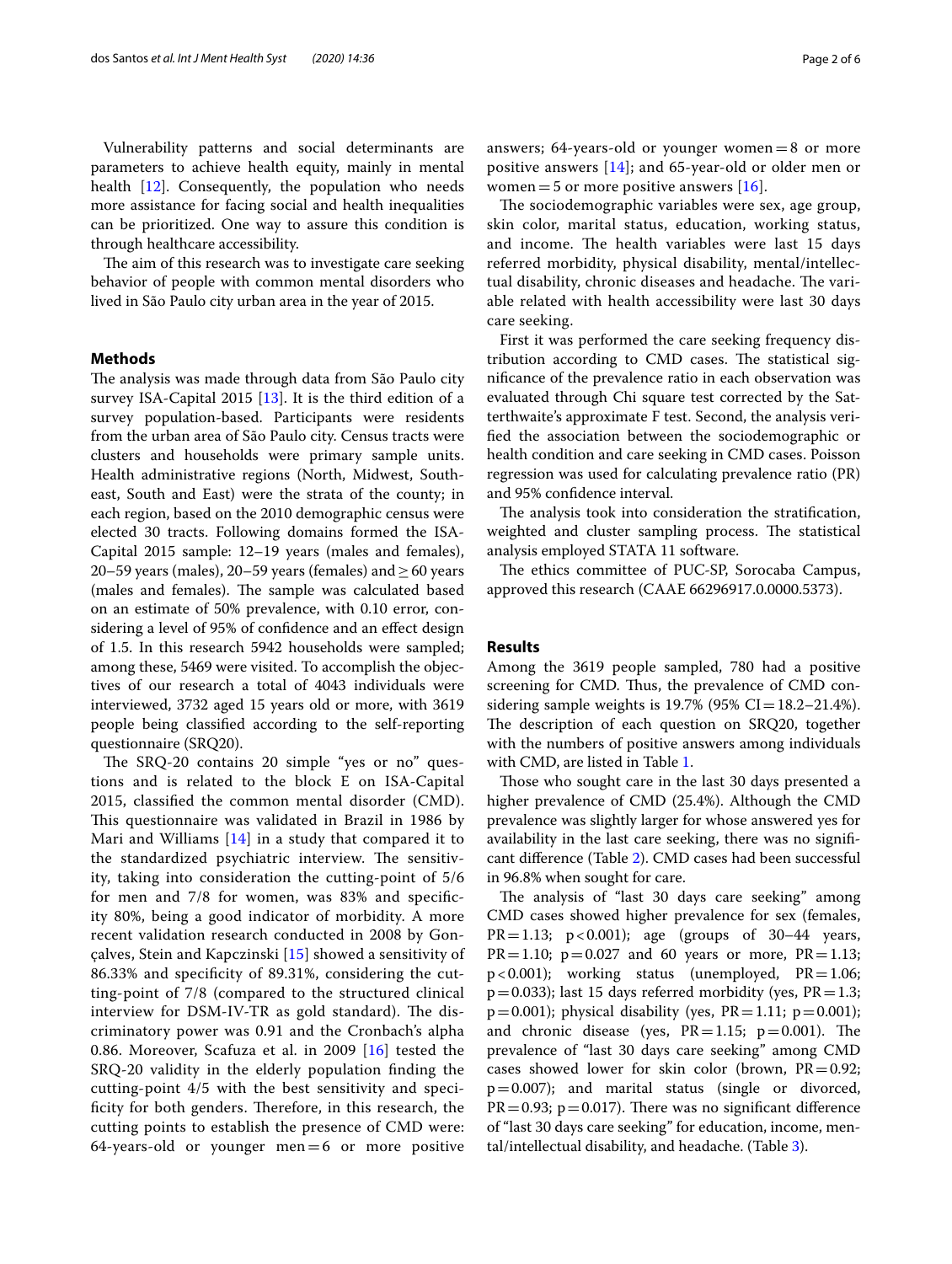| <b>Description</b><br><b>Ouestion</b> |                                                          | N positive answers | % positive<br>answers |
|---------------------------------------|----------------------------------------------------------|--------------------|-----------------------|
|                                       | Do you often have headaches?                             | 410                | 53.6                  |
| $\overline{2}$                        | Is your appetite poor?                                   | 356                | 45.6                  |
| 3                                     | Do you sleep badly?                                      | 517                | 66.3                  |
| $\overline{4}$                        | Are you easily frightened?                               | 437                | 56                    |
| 5                                     | Do your hands shake?                                     | 277                | 35.5                  |
| 6                                     | Do you feel nervous, tense or worried?                   | 672                | 86.2                  |
|                                       | Is your digestion poor?                                  | 341                | 43.7                  |
| 8                                     | Do you have trouble thinking clearly?                    | 412                | 52.8                  |
| 9                                     | Do you feel unhappy?                                     | 594                | 76.2                  |
| 10                                    | Do you cry more than usual?                              | 365                | 46.8                  |
| 11                                    | Do you find it difficult to enjoy your daily activities? | 399                | 51.2                  |
| 12                                    | Do you find it difficult to make decisions?              | 466                | 59.7                  |
| 13                                    | Is your daily work suffering?                            | 269                | 34.5                  |
| 14                                    | Are you unable to play a useful part in life?            | 229                | 29.4                  |
| 15                                    | Have you lost interest in things?                        | 382                | 49                    |
| 16                                    | Do you feel that you are a worthless person?             | 195                | 25                    |
| 17                                    | Has the thought of ending your life been on your mind?   | 95                 | 12.2                  |
| 18                                    | Do you feel tired all the time?                          | 432                | 55.4                  |
| 19                                    | Do you have uncomfortable feelings in your stomach?      | 371                | 47.6                  |
| 20                                    | Are you easily tired?                                    | 486                | 62.3                  |

<span id="page-2-0"></span>**Table 1 Proportion of positive answers for each question of SRQ20 among individuals with CMD**

<span id="page-2-1"></span>**Table 2 CMD prevalence and its prevalence ratio in accordance with the healthcare accessibility. Sao Paulo, 2015**

| Variable                              | CMD<br>prevalence<br>(%) | Prevalence<br>patio | 95%<br>confidence<br>interval |         |  |  |
|---------------------------------------|--------------------------|---------------------|-------------------------------|---------|--|--|
| Care seeking                          |                          |                     |                               |         |  |  |
| Last 30 days                          | 25.4                     | 1.49                | $1.29 - 1.71$                 | < 0.001 |  |  |
| More than 30 days                     | 17.1                     |                     |                               |         |  |  |
| Availability in the last care seeking |                          |                     |                               |         |  |  |
| Yes                                   | 20                       | 1.29                | $0.84 - 2.00$                 | 0.234   |  |  |
| No                                    | 15.4                     |                     |                               |         |  |  |

#### **Discussion**

The prevalence of CMD in this study was 19.7% (95% CI 18.2–21.4%). A systematic review with meta-analysis made by Steel et al. in 2014 [[17\]](#page-5-2) described a global CMD prevalence of 17.6% (95% CI 16.3–18.9%). Thus, the present results is similar with the current literature. However, studies made in rural areas tend to present higher prevalence rates when compared to urban areas, as demonstrated by Silva et al. [[18\]](#page-5-3) and Costa and Ludermir [[19\]](#page-5-4), who reveal a prevalence of 24.1% and 36% of CMD in rural areas, respectively. Therefore, studies that analyse the health care seeking behaviour of people with CMD in rural areas are important, and their results could be compared with those from our present study in order to verify if the principle of equity is present.

Those who sought care in the last 30 days (28.4%) had a 1.49 prevalence ratio of CMD (95% CI 1.29-1.71). The analysis showed sex, age group, skin color, marital status, working status, last 15 days referred morbidity, physical disability, and chronic disease associated with "last 30 days care seeking" among CMD cases.

The higher prevalence of CMD in those who sought health care in the last 30 days highlighted a specifc demand and an opportunity to improve the diagnosis and treatment of these patients. Gonçalves and Kapczinski [[20\]](#page-5-5) in 2008 found that 51.1% of who sought care in a primary health unity of South Brazil were diagnosed with some psychiatric disorder. Moreover, these patients had more visits to health units in the last 12 months.

The difference between men and women about care seeking shows a common trend. Women with CMD had a 1.12 more prevalence of care seeking in the last 30 days (95% CI 1.05–1.2) when compared with men with CMD. A study conducted in Canada and published in 2016 [[21\]](#page-5-6) demonstrated a gender diference in care seeking, where women reported visiting their primary care provider more frequently than men, both for physical and mental health problems. In Brazil, Pinheiro et al. [[22\]](#page-5-7) point out that women refer more morbidity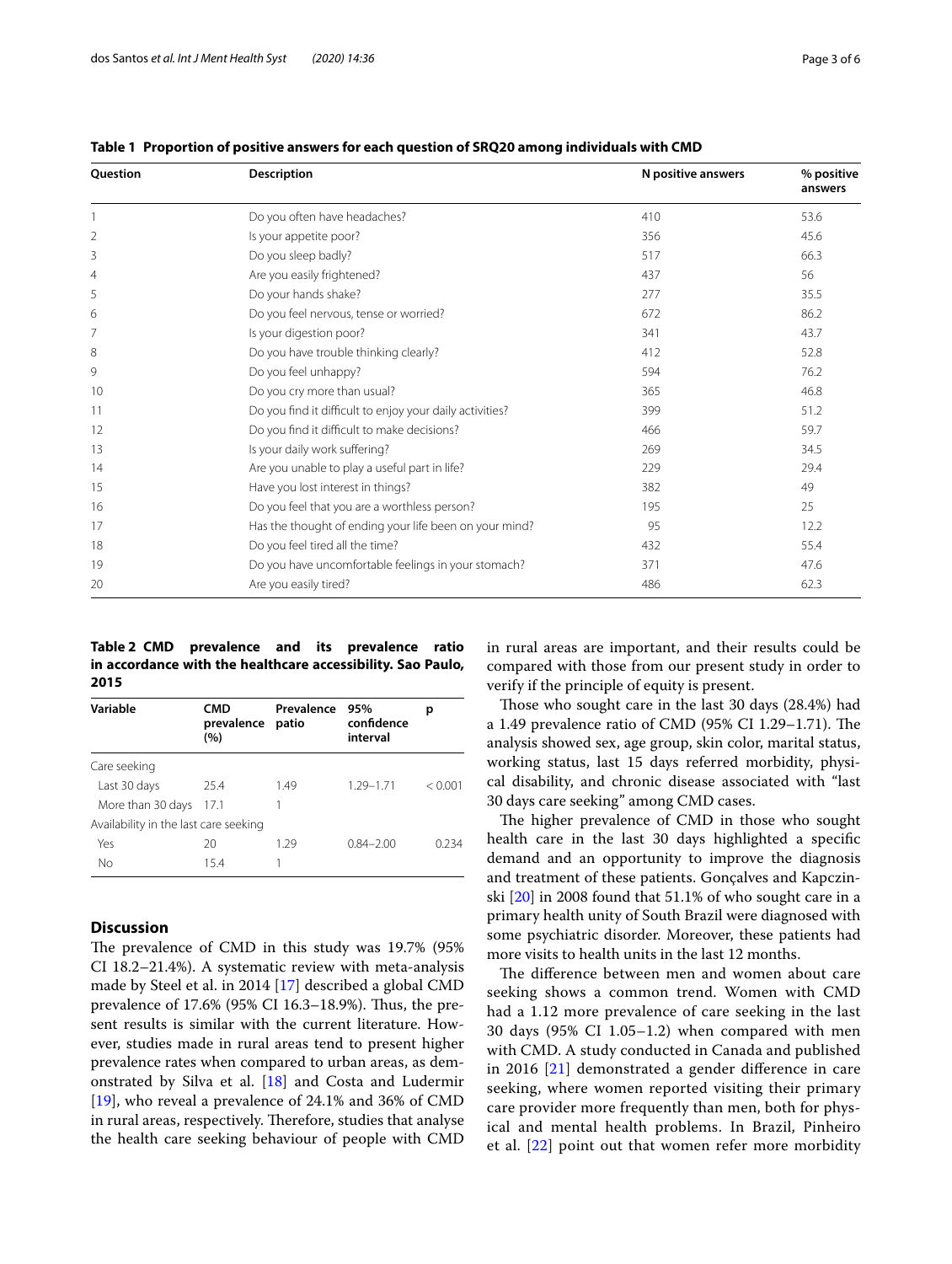<span id="page-3-0"></span>

|                                        |  |  |  |  |  | Table 3 Analysis of "last 30 days care seeking" |
|----------------------------------------|--|--|--|--|--|-------------------------------------------------|
|                                        |  |  |  |  |  | among CMD cases according to sociodemographic   |
| and health conditions. Sao Paulo, 2015 |  |  |  |  |  |                                                 |

| Variable                        | Last 30 days care seeking |                     |         |               |  |
|---------------------------------|---------------------------|---------------------|---------|---------------|--|
|                                 | %                         | Prevalence<br>ratio | p       | 95% CI        |  |
| Sex                             |                           |                     |         |               |  |
| Male                            | 30.1                      | 1                   |         |               |  |
| Female                          | 46.4                      | 1.13                | < 0.001 | $1.05 - 1.2$  |  |
| Age group (years)               |                           |                     |         |               |  |
| $15 - 29$                       | 31.2                      | 1                   |         |               |  |
| $30 - 44$                       | 44.7                      | 1.10                | 0.027   | $1.01 - 1.20$ |  |
| $45 - 59$                       | 40.6                      | 1.07                | 0.106   | $0.98 - 1.16$ |  |
| 60 or more                      | 48.6                      | 1.13                | 0.001   | $1.05 - 1.22$ |  |
| Skin color                      |                           |                     |         |               |  |
| White                           | 46                        | 1                   |         |               |  |
| Black                           | 35.6                      | 0.93                | 0.143   | $0.84 - 1.03$ |  |
| Yellow or indigenous            | 43.8                      | 0.98                | 0.892   | $0.79 - 1.23$ |  |
| Brown                           | 33.8                      | 0.92                | 0.007   | $0.86 - 0.97$ |  |
| Marital status                  |                           |                     |         |               |  |
| Married                         | 44.4                      | 1                   |         |               |  |
| Single or divorced              | 35                        | 0.93                | 0.017   | $0.89 - 0.99$ |  |
| Widow                           | 45.8                      | 1                   | 0.824   | $0.93 - 1.10$ |  |
| Education                       |                           |                     |         |               |  |
| Undergraduate or more           | 34.1                      | 1                   |         |               |  |
| 9 to 11 years (high school)     | 38.6                      | 1.03                | 0.625   | $0.90 - 1.18$ |  |
| 1 to 8 years (basic)            | 42.8                      | 1.06                | 0.331   | $0.94 - 1.21$ |  |
| No education                    | 42.5                      | 1.06                | 0.416   | $0.98 - 1.23$ |  |
| Working status                  |                           |                     |         |               |  |
| Employed                        | 38.2                      | 1                   |         |               |  |
| Unemployed                      | 46.8                      | 1.06                | 0.033   | $1.01 - 1.12$ |  |
| Income (minimal wage)           |                           |                     |         |               |  |
| Until 1                         | 36.5                      | 0.98                | 0.822   | $0.84 - 1.14$ |  |
| $+1-2$                          | 41.3                      | 1.02                | 0.806   | $0.89 - 1.16$ |  |
| $+2-4$                          | 41.4                      | 1.02                | 0.785   | $0.95 - 1.16$ |  |
| $+4-9$                          | 40.2                      | 1                   | 0.892   | $0.89 - 1.15$ |  |
| $+9$                            | 38.9                      | 1                   |         |               |  |
| Last 15 days referred morbidity |                           |                     |         |               |  |
| No                              | 28.7                      | 1                   |         |               |  |
| Yes                             | 63.8                      | 1.3                 | < 0.001 | $1.20 - 1.34$ |  |
| Physical disability             |                           |                     |         |               |  |
| No                              | 32.9                      | 1                   |         |               |  |
| Yes                             | 48.6                      | 1.11                | < 0.001 | $1.06 - 1.18$ |  |
| Mental/intellectual disability  |                           |                     |         |               |  |
| No                              | 40.7                      | 1                   |         |               |  |
| Yes                             | 47.2                      | 1.05                | 0.482   | $0.91 - 1.19$ |  |
| Headache                        |                           |                     |         |               |  |
| No                              | 37.9                      | 1                   |         |               |  |
| Yes                             | 43.4                      | 1.04                | 0.194   | $0.98 - 1.1$  |  |
| Chronic disease                 |                           |                     |         |               |  |
| No                              | 24.5                      | 1                   |         |               |  |

| Variable | Last 30 days care seeking |                       |  |                     |  |  |
|----------|---------------------------|-----------------------|--|---------------------|--|--|
|          | $\%$                      | Prevalence p<br>ratio |  | 95% CI              |  |  |
| Yρς      |                           | 437 115               |  | $< 0.001$ 1.07-1.24 |  |  |

and psychological problems than men and, consequentially, look more for medical services. In other Brazilian study published in 2014 that analyzed the gender difference in care seeking behavior [[23](#page-5-8)] other factors were associated with the non-demand for health services, like opening-time of health care facilities and users working hours.

In United States of America, race and ethnic minorities, like Latinos, blacks and native Americans, have less accessibility to healthcare services when compared to whites [\[24\]](#page-5-9). In Brazil, the results of a national health survey made in 2013 [\[25\]](#page-5-10) found that white people reported less underutilization of healthcare than no-white individuals. In our research, neither black, yellow nor indigenous individuals showed a statistical diference with "last 30 days care seeking" when compared to white individuals. However, brown individuals among CMD cases had a prevalence ratio of 0.93 (95% CI 0.87–0.99), lower than white people. The absence of significant difference according to income and education could be a good new if confrmed by future studies, and could be a positive characteristic of the Brazilian health system implemented since 1991 [[24\]](#page-5-9).

Single or divorced people with CMD had a slightly lower seeking behavior when compared to married ones (PR 0.93 95%CI 0.82–0.99); this is consistent with other studies [\[26](#page-5-11), [27](#page-5-12)]. In the study published by the International Journal of Epidemiology [\[27](#page-5-12)], several analyses were made aiming to control possible confounding factors, besides age and sex, which afect the association between health care utilization and marital status. The conclusion was that the association remained after ruling out other possible confounding socio-demographic variables such as educational level, degree of urbanization, country of birth and religious background. However, the authors point towards the need of further investigation with the inclusion of socio-psychological variables to better understand this association. Undoubtedly, the marital status is associated with health care use and seeking behavior. It seems that the existence and maintenance of a relationship have a positive infuence on the practices of self-care among individuals.

As expected, people with unfavorable health conditions, like "last 15 days referred morbidity" and chronic diseases, sought more for medical assistance.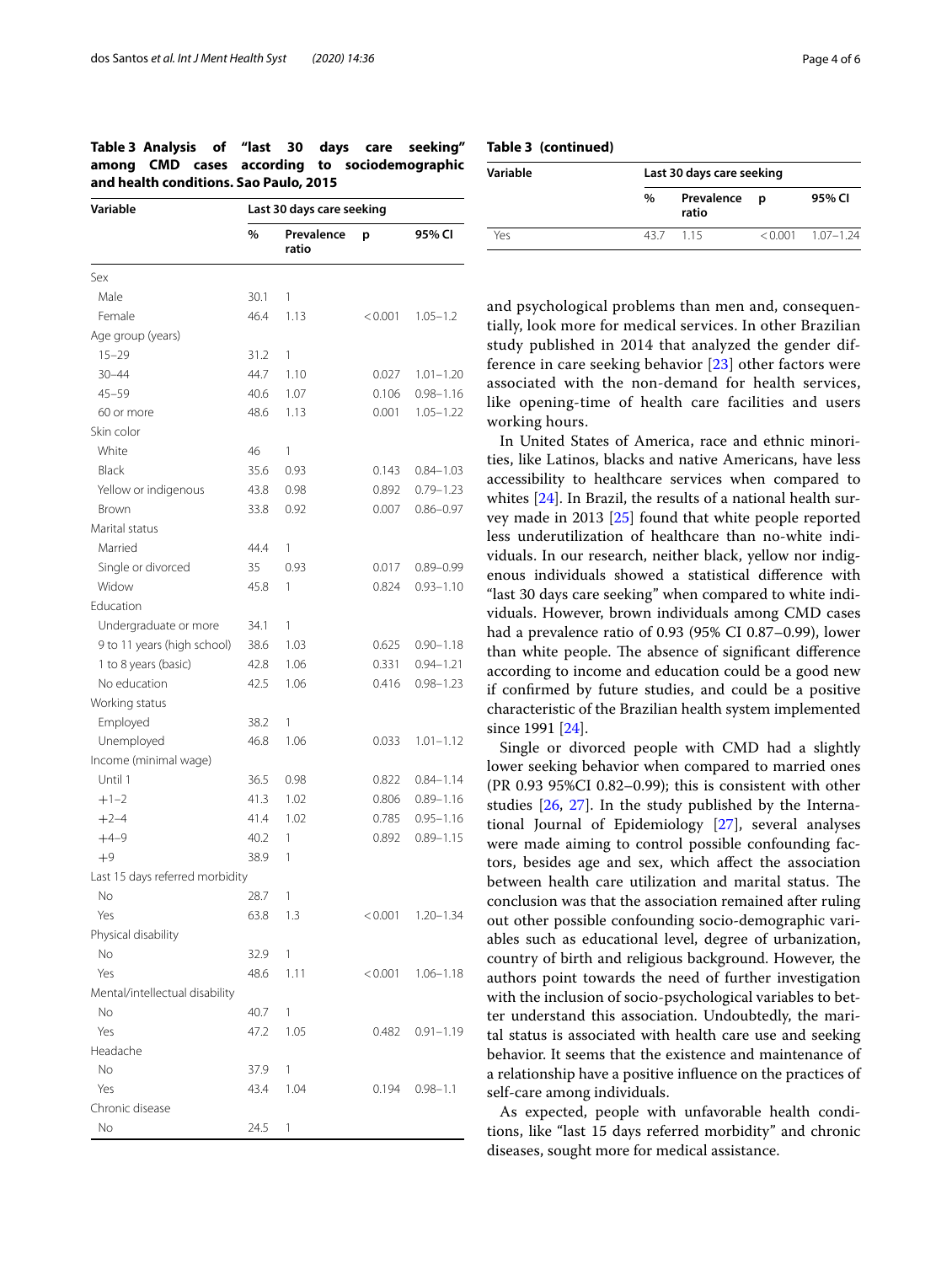Faithfully, there was no diference in the prevalence of CMD considering the availability of healthcare, which may refect an egalitarian accessibility. However, only one aspect of accessibility was measured—the availability of healthcare services. There are a lot of dimensions when considering accessibility including factors as individuallevel, practitioner-level, system-and-process-level, and resource-based or practical-level [[28](#page-5-13)].

#### **Conclusion**

Given the results it is possible to identify vulnerable groups and in this way direct proper attention and further research. People who recently sought care had a higher prevalence of common mental disorders, which can serve as an alert for health practitioners. Furthermore, among people with a positive CMD screening some socioeconomic categories were associated with different care seeking behavior. This is important to understand the specifc context of this population and create polices to convey healthcare considering equity.

Regarding the availability of healthcare, one indirect measure of health accessibility, CMD cases did not receive a diferent treatment when compared with negative CMD group. This is favourable, although should be investigated other aspects of health accessibility in further research.

Despite the sample was representative of population and a trained staff collected the data, self-referred information based the present research, which can be listed as a study limitation. Moreover, the survey study model does not allow establishing a causality. Finally, others factors besides the socio-demographic variables analysed influence the care seeking behaviour. There are individual factors (e.g. recognize the need to seeking care and have knowledge about the facilities availability) and external factors (e.g. transport, distance from healthcare service and communication) that should be considerate.

#### **Abbreviations**

CMD: Common mental disorders; DSM-IV-TR: Diagnostic and statistical manual of mental disorders fourth edition text revision; SRQ-20: Self-reporting questionnaire (with 20 questions); PR: Prevalence ratio; PUC-SP: Pontifícia Universidade Católica de São Paulo; 95% CI: 95% Confdence interval.

#### **Acknowledgements**

Not applicable.

#### **Authors' contributions**

MG and CLGC have made substantial contributions to the conception and design of ISA-Capital 2015. RJG and GBVS have made the interpretation of data and the conception of the present article. All authors read and approved the fnal manuscript.

#### **Funding**

One of the authors (G.B.V.S.) received a scholarship from the CNPq to do this research as part of the scientifc initiation Scholarship Program (PIBIC) for under graduation students.

#### **Availability of data and materials**

The datasets used and/or analyzed during the current study are available from the corresponding author on reasonable request.

#### **Ethics approval and consent to participate**

The ethics committee of PUC-SP, Sorocaba Campus, approved this research (CAAE 66296917.0.0000.5373).

#### **Consent for publication**

Not applicable.

#### **Competing interests**

The authors declare that they have no competing interests.

#### **Author details**

<sup>1</sup> Medical and Health Sciences School–PUCSP, Sorocaba, Brazil. <sup>2</sup> Department of Preventive Medicine, University of São Paulo, Medicine School, São Paulo, Brazil.<sup>3</sup> Department of Epidemiology, University of São Paulo, Public Health School, São Paulo, Brazil.

## Received: 31 December 2019 Accepted: 16 May 2020

#### **References**

- <span id="page-4-0"></span>Vigo D, Thornicroft G, Atun R. Estimating the true global burden of mental illness. Lancet Psychiatry. 2016;3:171–8.
- <span id="page-4-1"></span>2. Patel V. Mental health in low- and middle-income countries. Br Med Bull. 2007;81–82:81–96.
- <span id="page-4-2"></span>3. Patel V, Kleinman A. Poverty and common mental disorders in developing countries. Bull World Health Organ. 2003;81:609–15.
- <span id="page-4-3"></span>4. Goldberg DP, Huxley P. Common mental disorders: a bio-social model common mental disorder. A bio-social Model. Tavistock: Routledge; 1992.
- <span id="page-4-4"></span>5. World Health Organization. Division of Mental Health. A User's guide to the self reporting questionnaire (SRQ). Geneva: World Health Organization; 1994.
- <span id="page-4-5"></span>6. Ludermir AB, Melo Filho DA. Living conditions and occupational organization associated with common mental disorders. Condições de vida e estrutura ocupacional associadas a transtornos mentais comuns. Rev Saude Publica. 2002;36:213–21.
- 7. Mendoza-Sassi RA, Béria JU. Gender diferences in self-reported morbidity: evidence from a population-based study in southern Brazil. Cad Saúde Pública. 2007;23:341–6.
- 8. Marín-León L, Oliveira HB, Barros MBA, Dalgalarrondo P, Botega NJ. Social inequality and common mental disorders. Rev Bras Psiquiatr. 2007;29:250–3.
- 9. Rocha SV, Almeida MMG, Araújo TM, Virtuoso Júnior JS. Prevalence of common mental disorders among the residents of urban areas in Feira de Santana, Bahia. Prevalência de transtornos mentais comuns entre residentes em áreas urbanas de Feira de Santana, Bahia. Rev Bras Epidemiol. 2010;13:630–40.
- 10. Rodrigues-Neto JF, Figueiredo MFS, Faria AAS, Fagundes M. Commom mental disorders and the use of complementary and alternative medicine—population-based survey. Transtornos mentais comuns e o uso de práticas de medicina complementar e alternativa: estudo de base populacional. J Bras Psiquiatr. 2008;57:233–9.
- <span id="page-4-6"></span>11. Moraes Júnior EC (2010) Prevalence and risk factors for Common Mental Disorder in the urban population in metropolitan area of São Paulo, Brazil. Prevalência e fatores de risco para transtorno mental comum na população urbana da região metropolitana de Sâo Paulo. Master's degree dissertation, Botucatu Medical School, Universidade Estadual Paulista-UNESP.
- <span id="page-4-7"></span>12. Satcher D, Rachel SA. Promoting mental health equity: the role of integrated care. J Clin Psychol Med Settings. 2017;24:182–6.
- <span id="page-4-8"></span>13. Alves MCGP, Escuder MML, Goldbaum M, de Barros MBA, Fisberg RM, Cesar CLG. Sampling plan in health surveys, city of São Paulo, Brazil, 2015. Rev Saúde Pública. 2018;52:81.
- <span id="page-4-9"></span>14. Mari JJ, Williams P. A validity study of a psychiatric screening questionnaire (SRQ-20) in primary care in the city of Sao Paulo. Br J Psychiatry. 1986;148:23–6.